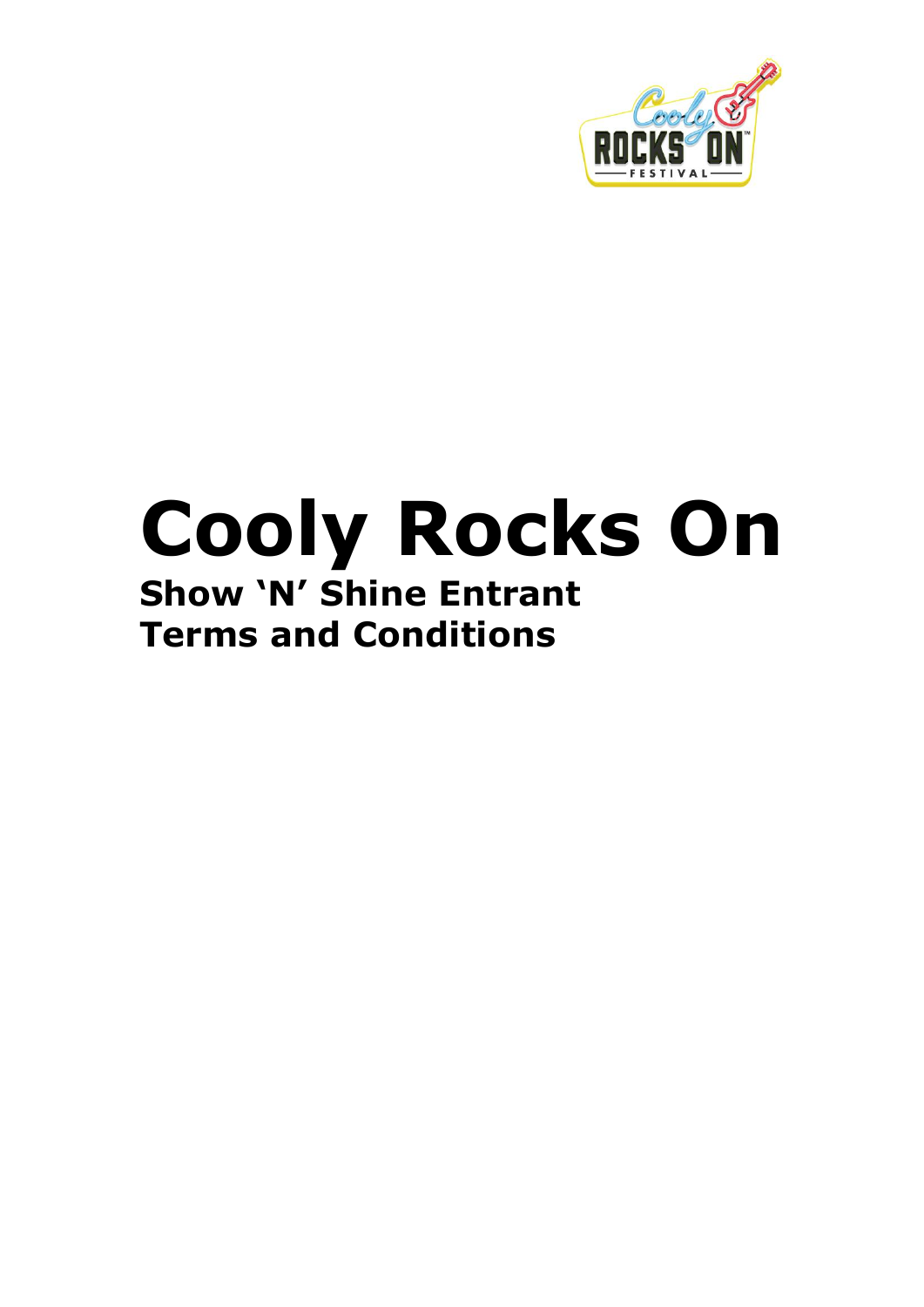# **TERMS AND CONDITIONS**

## **1. INTRODUCTION**

- 1.1 This document sets out the Terms and Conditions on which you may access and use sites as part of the Event.
- 1.2 By registering to participate in Cooly Rocks On and paying the associated Entrant Fees you agree to comply with and be bound by these Terms and Conditions.
- 1.3 You will be bound by these Terms and Conditions from the date you purchase tickets to the associated Cooly Rocks On events.

# **2. DEFINITIONS**

For the purpose of these Terms and Conditions, the following definitions are used.

- 2.1 'Terms and Conditions' means this document, and the terms outlined.
- 2.2 'Business Days' means any day other than Saturday, Sunday or public holiday in Queensland.
- 2.3 'Event Organiser' means Major Events Gold Coast (MEGC), ABN 77 633 448 094.
- 2.4 'Entrant' means the registered Vehicle Owner and where applicable, their staff and agents participating in the Show 'N' Shine, Early Bird Show 'N' Shine or other associated motor events.
- 2.5 'Parties' mean both the Event Organiser and the Entrant.
- 2.6 'Event' means the annual Cooly Rocks On (CRO) Festival hosted in Coolangatta, Gold Coast.
- 2.7 'Event Dates' mean the 8 12 June 2022.
- 2.8 'Event Precinct' means the Coolangatta, Gold Coast precinct as outlined on the Event site map. The Event Precinct includes approved road closures, venues, and parks.
- 2.9 'Show 'N' Shine' means a display of classic and vintage vehicles manufactured pre 1979 along Marine Parade and Griffith Street, Coolangatta, on Saturday 11<sup>th</sup> from 9:00am -5:00pm and Sunday 12th June 2022, from 9:00am – 4:00pm.
- 2.10 'Early Bird Show 'N' Shine' means a display of classic and vintage vehicles manufactured pre 1979 within the Greenmount car parks on Marine Parade, Coolangatta, on Thursday 9<sup>th</sup> and Friday 10<sup>th</sup> June from 9:00am - 5:00pm daily.
- 2.11 'Entrant Fee' is the total fee the Entrant will pay the Organiser for participation in the Show 'N' Shine and Car Activities.
- 2.12 'Event Staff' are staff employed by MEGC, their agents, and contractors.
- 2.13 'Vehicles' are the cars entered into the Show 'N' Shine, Early Bird Show 'N' Shine and other associated motor events, owned by the Entrant.

# **3. PAYMENTS**

- 3.1 You must purchase your ticket/s via the Event's ticketing platform (unless an alternate payment schedule is approved by the Organiser in writing).
- 3.2 If the Entrant Fee has not been paid by the due date, the Organiser may re-assign or cancel the booking without notice to you (if applicable).
- 3.3 You are responsible for your own costs and outlays in connection to your participation in the Event.
- 3.4 The Entrant Fee is non-refundable.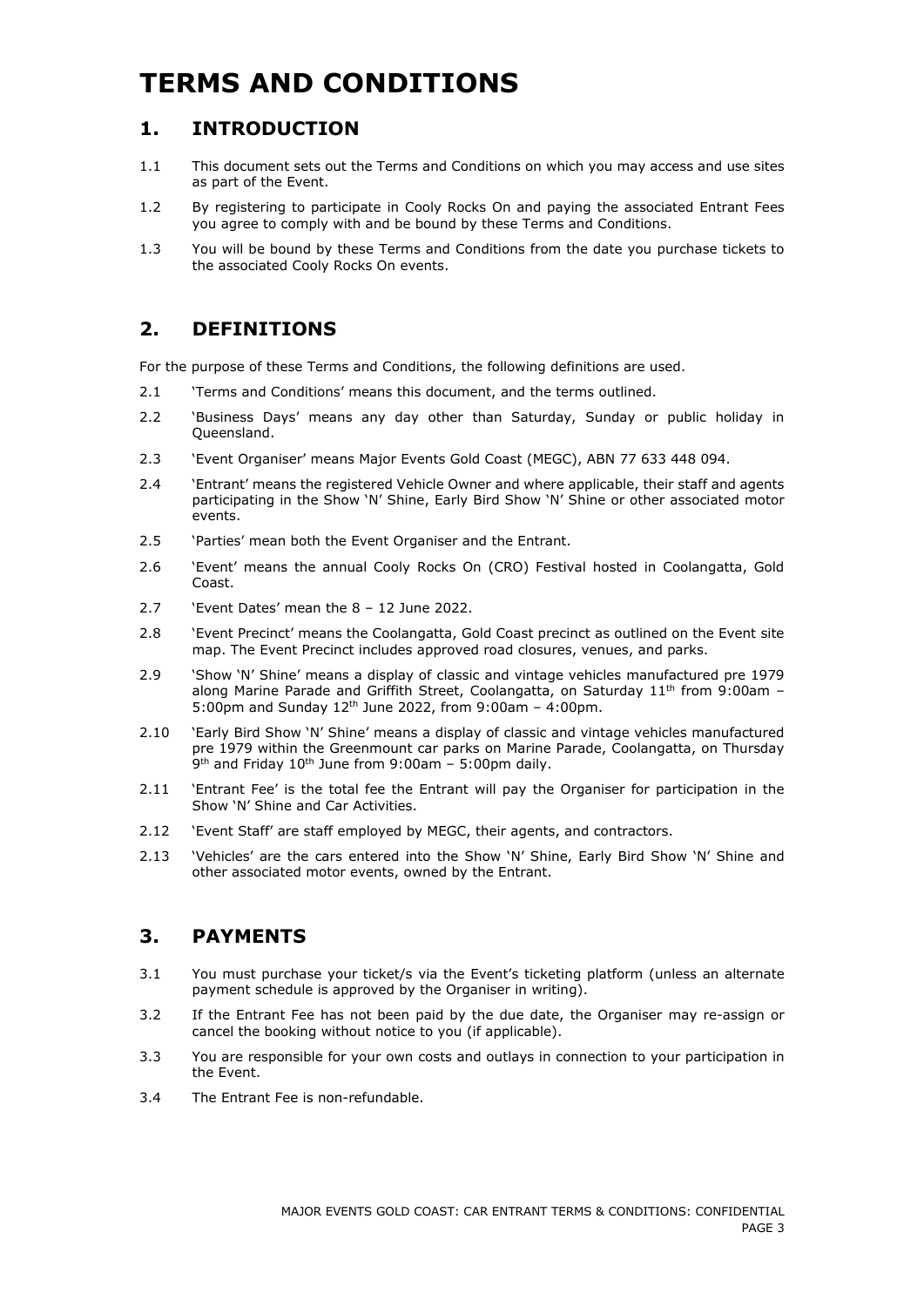# **4. CANCELLATIONS**

- 4.1 The Entrant Fee is non-refundable however, if you can no longer attend the Event due to unforeseen circumstances, you may contact the Organiser and apply for a refund of the Entrant Fee. Refunds will only be considered in the following circumstances:
	- (a) you are experiencing Covid-19 symptoms including fever, coughing, sore throat and/or shortness of breath;
	- (b) you have tested positive to Covid-19;
	- (c) you are undertaking mandatory quarantine because of Covid-19; or
	- (d) you cannot physically attend the Event due to Covid-19 border closures and/or restrictions.
- 4.2 If Cancellation is Covid-19 related, proof of testing or a Doctor's Certificate may be required before a refund application will be considered.
- 4.3 If the Organiser cannot stage the Event or all or part of the Event must be cancelled due to any circumstance beyond the Organiser's control (for example force majeure, inclement weather, natural disasters, government action or interference, labour shortages, national emergencies and acts of war), you may be eligible for a refund of all or part of the Entrant Fee (excluding booking fee), but refunds will be at the discretion of the Organiser.
- 4.4 If the Event is cancelled, you must follow directions from the Organiser.
- 4.5 Refund applications will not be considered if you have breached these Terms and Conditions.

#### **5. TRANSFERS**

- 5.1 If you wish to transfer your purchased Show 'N' Shine ticket, you must do so via the Event's ticketing platform in accordance with the instructions provided on that platform and any other instructions provided by the Organiser. The Organiser may accept or refuse transfer requests in its absolute discretion.
- 5.2 Approved Transfers will incur a booking fee as per the Event's ticketing platform's terms and conditions.

#### **6. ENTRANT MANUAL**

- 6.1 An Entrant Manual will be sent out to all Entrants one month prior to the Event with detailed information pertaining to the Event.
- 6.2 You must familiarise yourself with all aspects of the Entrant Manual and associated documents and agree to comply with such documents at all times.

#### **7. SHOW 'N' SHINE AND EARLY BIRD SHOW 'N' SHINE**

- 7.1 If you wish to participate in the Show 'N' Shine or Early Bird Show 'N' Shine, you must pre-purchase a ticket online via the Event ticketing platform. Non-ticketed Vehicles will not be permitted into the Event zones.
- 7.2 To be eligible to participate in the Show 'N' Shine and Early Bird Show 'N' Shine, a Vehicle must:
	- (a) be manufactured in 1979 or earlier (this is identified by the vehicle build date as detailed on the vehicle manufacturer's build plate not the vehicle compliance date – ADR Compliance Plate);
	- (b) be driven by a person holding a valid Australian Driver's license;
	- (c) be lawfully registered and have license registration plates fitted or otherwise have an appropriate permit by Queensland Transport; and
	- (d) be insured in accordance with clause [15.](#page-5-0)
- 7.3 No offensive writing or images are to be visible on any Vehicle participating in the Event.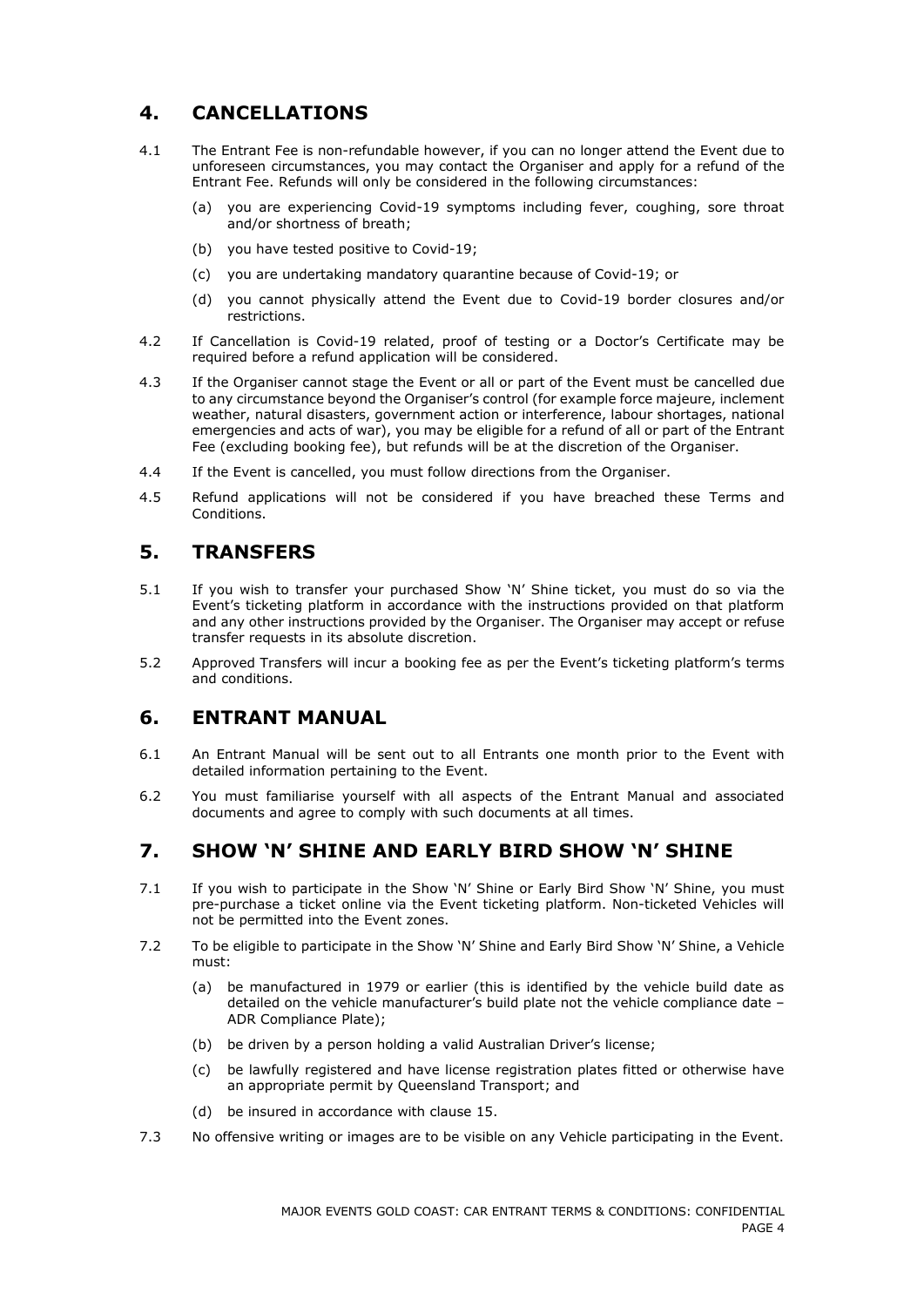- 7.4 When entering or exiting the Event Precinct, you must adhere to the entry and exit guidelines as outlined on the CRO website and in the Entrant Manual, maintain a safe speed limit of 10km/hr and turn on hazard lights.
- 7.5 You may leave your Vehicle overnight in the allocated space however, you do so at your own risk and the Organiser does not take any responsibility for Vehicles left overnight within the Event precinct.
- 7.6 Strictly no Vehicles are to depart their booked zone prior to the specified daily exit times as detailed in the Entrant Manual.
- 7.7 If you can no longer bring your Vehicle to site due to illness or unforeseen circumstances, you may nominate a new driver to bring the Vehicle on your behalf and you must notify the Organiser as soon as practicably able and send through updated License details prior to the new driver arriving to site.
- 7.8 If you can no longer bring the approved Vehicle to the Event due to a fault e.g. breakdown or damage to exterior, you may bring a replacement Vehicle and must send through updated information prior to arriving to site, e.g. updated registration information.
- 7.9 The Organiser may alter entry, exit or Event operating times due to inclement weather, safety concerns or unforeseen circumstances.

#### **8. VEHICLES**

- 8.1 Vehicles are not permitted in the Event Precinct without proof of Entrant status e.g. car Entrant visor.
- 8.2 The Organiser will only grant consent for access to Entrant ticket holders.
- 8.3 If you are granted consent to operate a Vehicle in the Event Precinct you must:
	- (a) ensure that any person who operates the Vehicle has a valid licence to do so;
	- (b) operate the Vehicle in a safe manner in compliance with all traffic rules and speed limits; and
	- (c) not park your Vehicle in driveways, parking lot aisles, fire lanes, designated loading areas, footpaths or accessible car parks (except with a valid permit or if accessible parks are within the approved road closure).
- 8.4 Any Vehicle left unattended in the Event Precinct or parked in contravention of requirements set out in these Terms and Conditions may be towed by the Organiser without notice to you.
- 8.5 If you bring a Vehicle into the Event Precinct you do so at your own risk and the Organiser is not liable for any damage to or theft of that vehicle or its contents.
- 8.6 Entrants must always abide by the lawful direction of the Organiser, Emergency Services including Queensland Police Service, Queensland Ambulance Service, Queensland Fire and Emergency Services, Event Security Personnel and Traffic Control staff.

#### **9. COVID-19**

- 9.1 You must comply with any requests or directions of the Organiser and/ or Queensland Health in relation to Covid-19.
- 9.2 Entrants are encouraged to check in at the Event via the Check In Qld App.
- 9.3 If you have any of the following Covid-19 symptoms you must stay at home and follow the directions of Queensland Health;
	- (a) Sore throat;
	- (b) Fever;
	- (c) Coughing;
	- (d) Shortness of breath.
- 9.4 If you develop Covid-19 symptoms whilst on site at the Event, you must notify the Organiser and if safe to do so, leave the Event site immediately.
- 9.5 If you are unable to attend the Event due to Covid-19, please notify the Organiser and refer to the Cancellation clauses as outlined in section 4.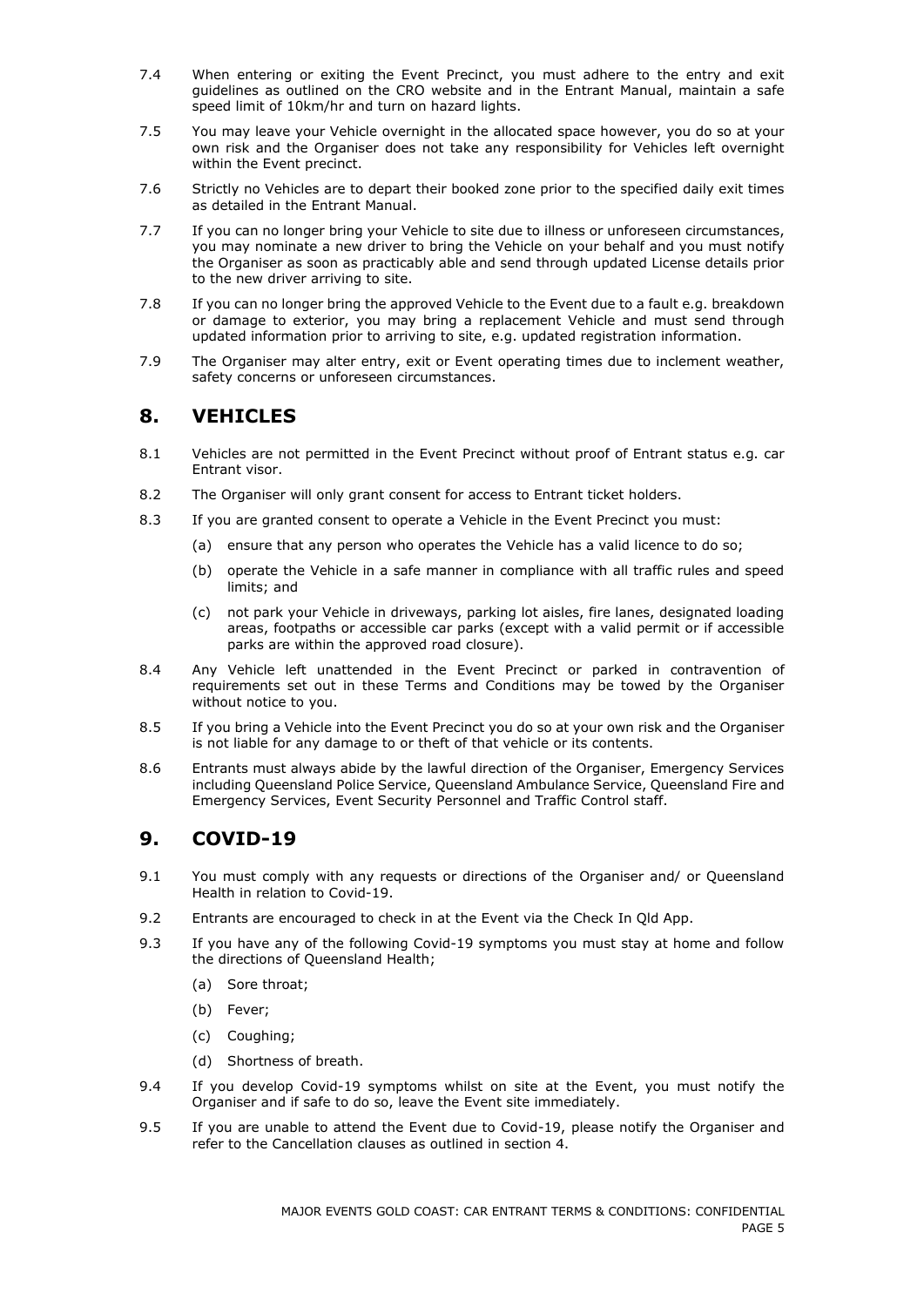# **10. WEATHER**

- 10.1 The Organiser will monitor local weather in the lead up to and during the Event.
- 10.2 The Entrant Manual will outline procedures to be followed in the event of severe weather.
- 10.3 The Organiser is not required to issue any refunds or pay any compensation in relation to any action it takes in relation to severe weather during the Event.

# **11. BEHAVIOUR**

- 11.1 You must not undertake, allow or procure the undertaking of any of the following activities in the Event Precinct:
	- (a) threatening, aggressive, abusive or destructive behaviour;
	- (b) the use of foul or abusive language;
	- (c) sexual misconduct;
	- (d) drunkenness;
	- (e) discriminatory, religious, racial, political or homophobic behaviour or abuse;
	- (f) possession, distribution or consumption of illegal drugs or substances;
	- (g) criminal activity;
	- (h) littering;
	- (i) distribution, display or other use of advertising or promotional material;
	- (j) distributing, hawking or offering for sale any goods or services; or
	- (k) activities that could be considered dangerous or a nuisance or annoyance to any other person.
- 11.2 You may not smoke anywhere in the Event Precinct other than areas specifically and clearly designated as Smoking Areas.
- 11.3 You must not do or omit to do any act or thing which would:
	- (a) hinder the Organiser's ability to prepare for, promote or stage the Event; or
	- (b) be prejudicial to the image, reputation or goodwill of the Organiser or the Event.
- 11.4 You must present yourself in a neat and tidy manner and be appropriately dressed at all times when in the Event Precinct.
- 11.5 Entrants must abide by the Entrant Guidelines as outlined in the Entrant Manual.

# **12. HEALTH AND SAFETY**

- 12.1 You must at all times comply with the Work Health and Safety Act 2011 which governs the standards of health and safety in the workplace in Queensland.
- 12.2 You are responsible for taking reasonable care within the Event Precinct and will cooperate with all actions taken by the Organiser to protect the health and safety of yourself and others.
- 12.3 You must not use any electrical equipment of any kind unless tested and tagged in accordance with Work Health and Safety standards.
- 12.4 You must report all accidents and incidents to the Organiser as soon as practicably able. In the event of an emergency, you must follow directions of the Organiser, Emergency Services including Queensland Police Service, Queensland Ambulance Service, Queensland Fire and Emergency Services and/or Event Security Personnel.
- 12.5 You agree that the Organiser or Emergency Services may enter, move or tow away a Vehicle for health and safety reasons at any point during the Event.

# **13. SECURITY**

13.1 The Organiser will provide roaming security during the Event, but you occupy your Vehicle space and participate in the Event at your own risk.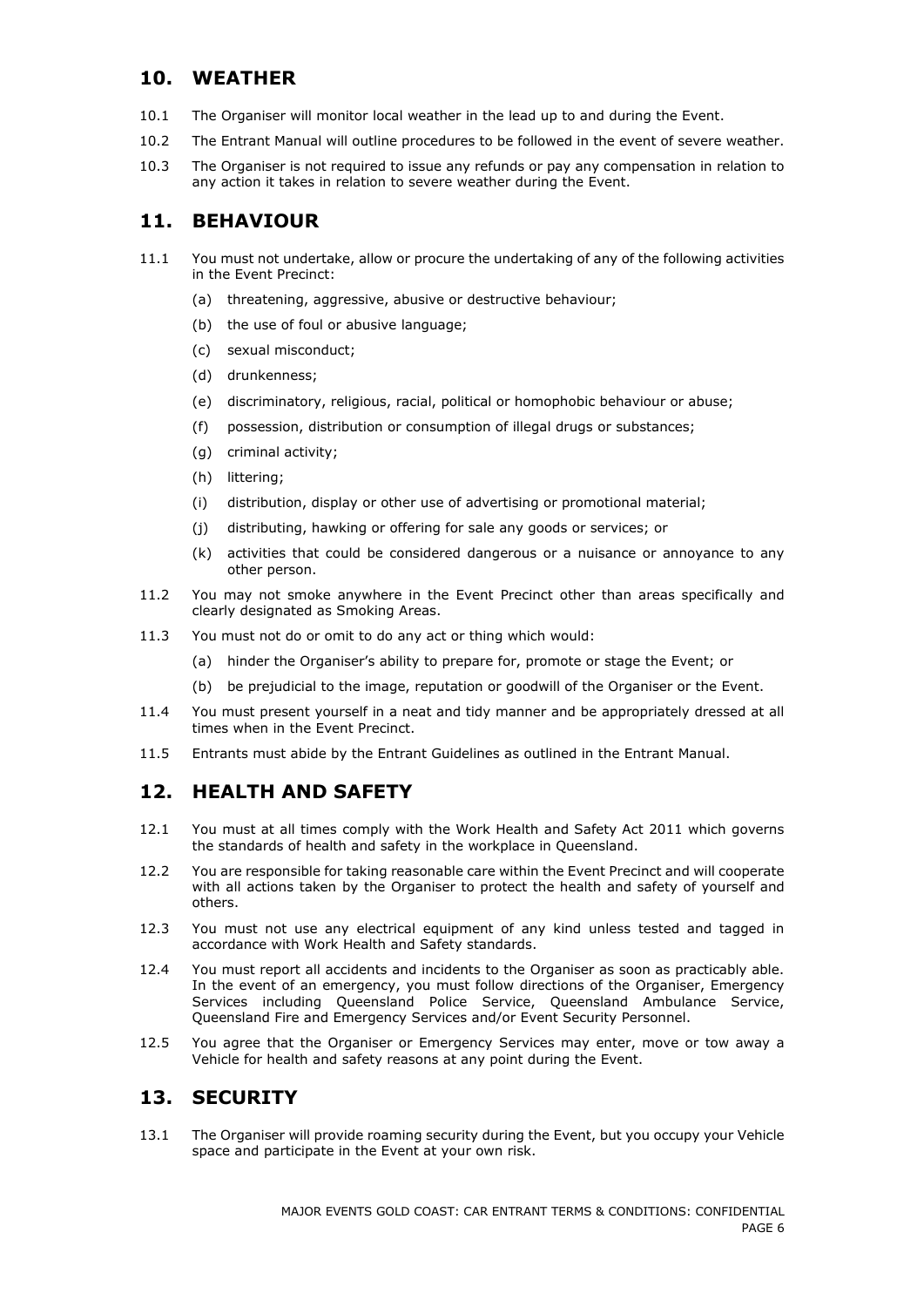- 13.2 You are fully responsible for the safekeeping of your Vehicle and for any damage to or loss of that Vehicle.
- 13.3 You must comply with any reasonable request of the Organiser in relation to health and safety.
- 13.4 Your Vehicle must not block any thoroughfare, including any stairs, steps, aisle, passage, entry or exits.

## **14. NOISE**

- 14.1 You must keep noise levels within a lawful and appropriate limit and must not maintain high noise levels for any sustained period without prior consent from the Organiser.
- 14.2 You must accommodate any reasonable request from the Organiser in relation to noise levels.
- 14.3 You may not use amplifiers or loudspeakers (or any other audio device) without prior written consent from the Organiser.

#### <span id="page-5-0"></span>**15. INSURANCE**

- 15.1 You warrant that you will hold and maintain for the duration of the Event (for each Vehicle you bring into the Event Precinct in connection with your involvement in the Event) the following insurance and documentation to cover obligations under these Terms and Conditions, unless an alternate arrangement is approved by the Organiser in writing:
	- (a) Comprehensive motor Vehicle insurance;
	- (b) Compulsory Third Party (CTP) insurance;
	- (c) Current registration certificate: or a temporary permit to move an unregistered Vehicle;
	- (d) Relevant driver's licence required for type of Vehicle being driven.
- 15.2 You must immediately notify the Organiser of any occurrence, accident or incident related to the Event giving rise or likely to give rise to a claim under any of its insurance policies.
- 15.3 You must advise of any changes to insurance or Vehicle conditions prior to Event.

# **16. RISK AND LIABILITY**

- 16.1 You exhibit your vehicle at your own risk and release, to the full extent permitted by law, the Organiser and its personnel from any and all claims arising from any accident, loss, damage, injury or death to any persons or property in or about the Site and the Event Precinct.
- 16.2 You are responsible for and indemnify the Organiser and its personnel against any claims, including claims arising from accident, loss, damage, injury or death to any persons (including yourself) or property, made against any of them or for which any of them may become liable in respect of or arising from or in connection with any act or omission of yours and the amount of all such claims may be deducted from any monies due or becoming due to you by the Organiser.
- 16.3 You must pay for or reimburse the Organiser for any costs incurred by the Organiser to repair any damage or recover any losses caused or contributed to by the use or misuse of your Vehicle in the Event Precinct.

# <span id="page-5-2"></span>**17. PRIVACY**

- 17.1 You acknowledge that any personal information disclosed at time of ticket purchase will be entered into an Event database.
- <span id="page-5-1"></span>17.2 You agree that the Organiser and its key stakeholders may use this information for future Covid-19 reporting, for any purpose associated with the preparation, promotion or staging of the Event or otherwise in accordance with the Organiser's Privacy Policy.
- 17.3 You agree that in relation to the Organiser's use of your information pursuant to clause  $17.2 \cdot$ 
	- (a) you are not entitled to any remuneration, royalties or any other payment in respect of such use;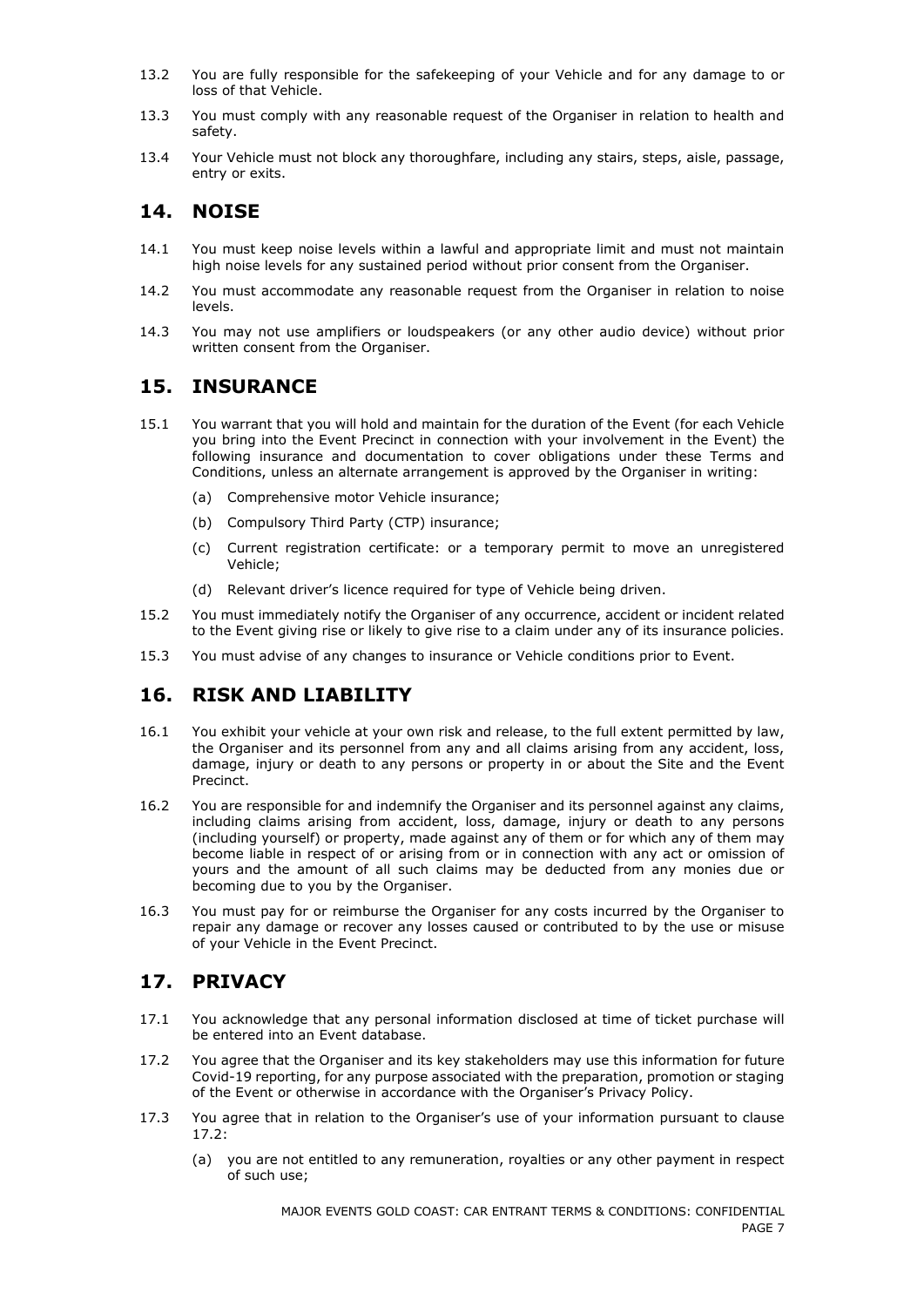- (b) any use is made in good faith and is not intended to defame or offend you, damage your reputation or infringe on your privacy; and
- (c) the Organiser may assign or transfer the benefit of the release and consent given to any person.
- 17.4 If you wish to update your details or you do not wish for your details to be used as contemplated by this clause [17,](#page-5-2) you should make a request in writing to: events@majoreventsgc.com.
- 17.5 Any request to update, modify or delete your details will be facilitated in a timely manner.

#### <span id="page-6-0"></span>**18. PUBLICITY**

- 18.1 You must not make, publish or broadcast any public announcement or comment (including via social media) about or concerning the Event, your use of the site, your relationship with or the affairs of the Organiser if that announcement or comment is or might be considered:
	- (a) prejudicial to the image, reputation or goodwill of the Organiser or the Event;
	- (b) prejudicial to the successful staging of the Event or the affairs of the Organiser;
	- (c) threatening, aggressive, abusive, dangerous or destructive;
	- (d) discriminatory, religious, racial, political or homophobic; or
	- (e) foul or abusive.
- 18.2 Upon request of the Organiser, you must promptly take down, delete, retract or remove any announcement or comment made, published or broadcast by you or on your behalf that the Organiser considers is in breach of clause 27.1 or otherwise does not align with and support the good reputation and image of the Organiser or the Event.

#### **19. BREACH AND TERMINATION**

- 19.1 The Organiser may cancel your booking if you breach these Terms and Conditions including if you:
	- (a) fail to hold current and relevant insurance policies, and documentation as required by the Organiser;
	- (b) neglect, fail, or omit to carry out any instruction as directed by the Organiser and its agents;
- 19.2 The Organiser may terminate the whole or part of the services at any time by written notice to you.
- 19.3 The Organiser will not be liable to you for any loss of profit, revenue, good will or business opportunities, damaged reputation or for any direct or indirect or consequential loss for any other reason in relation to any cancellation under this clause [18.](#page-6-0)

#### **20. MISCELLANEOUS**

- 20.1 A party will not be liable for any delay in performing, or failure to perform, its obligations under this Agreement if such failure or delay (directly or indirectly or in whole or in part) is caused or in any manner arises or results from Force Majeure and that party has used all reasonable endeavours to minimise the Force Majeure impact on its ability to so perform.
- 20.2 Except as otherwise set out in this Agreement, the Organiser may give or withhold an approval or consent to be given under these Terms and Conditions in its absolute discretion and subject to any conditions determined by it and is not obliged to give its reasons for giving or withholding consent.
- 20.3 These Terms and Conditions are governed by the Laws of Queensland and the parties irrevocably submit to the non-exclusive jurisdiction of the courts of Queensland and waive any objection to the venue of any legal process in these courts on the basis that the process has been brought in an inconvenient forum.